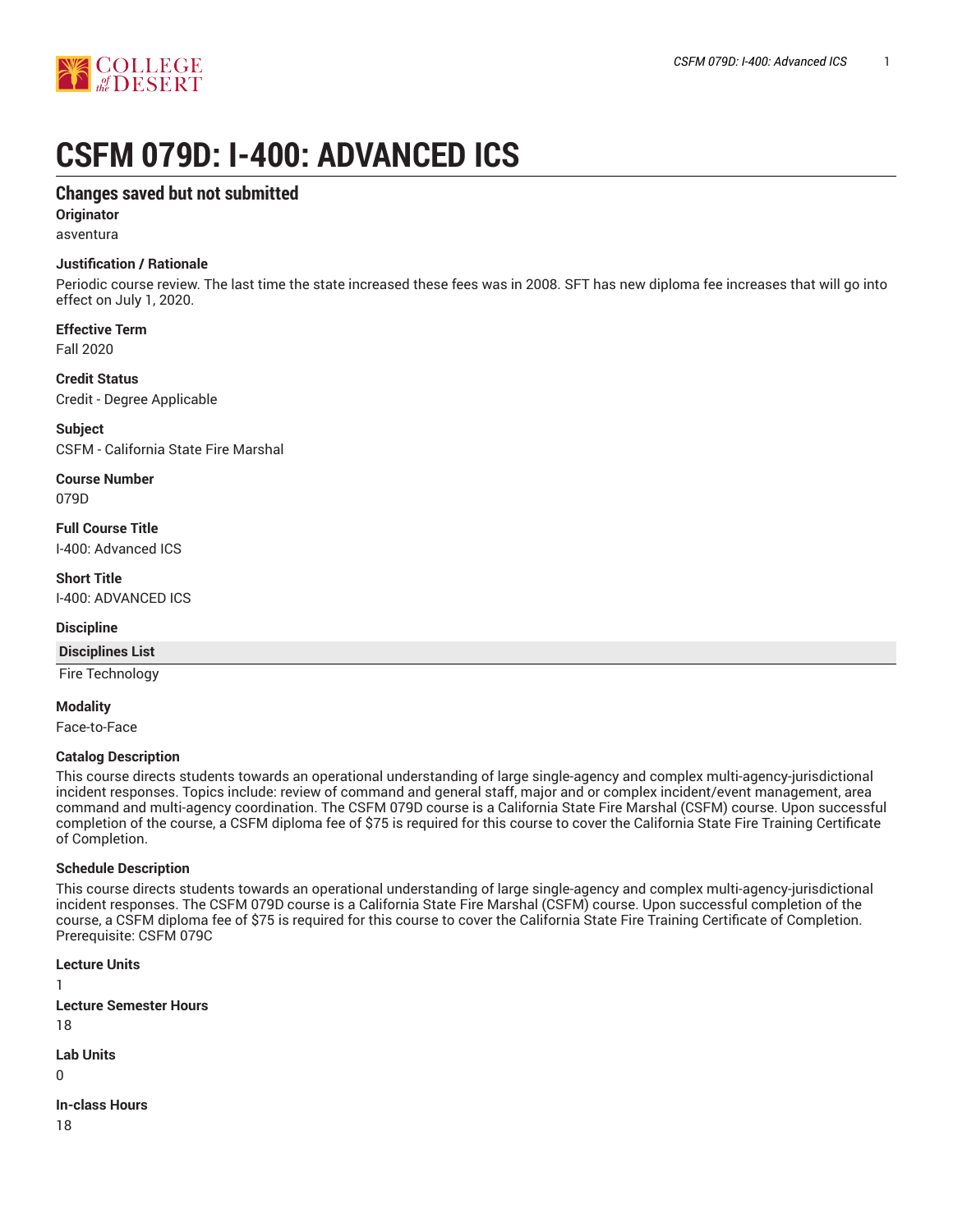

#### **Out-of-class Hours** 36

**Total Course Units** 1 **Total Semester Hours** 54

**Prerequisite Course(s)** CSFM 079C

**Class Size Maximum** 30

**Entrance Skills** Match responsibility statements to each ICS organizational element

#### **Requisite Course Objectives**

CSFM 079C-Match responsibility statements to each ICS organizational element.

#### **Entrance Skills**

List the ICS positions which may include deputies, and describe deputy roles and responsibilities

#### **Requisite Course Objectives**

CSFM 079C-List the ICS positions which may include deputies, and describe deputy roles and responsibilities.

#### **Entrance Skills**

Describe differences between deputies and assistants

#### **Requisite Course Objectives**

CSFM 079C-Describe differences between deputies and assistants.

#### **Entrance Skills**

Describe steps in transferring and assuming incident command. Describe how Unified Command functions on a multi-jurisdiction or multi-agency incident

#### **Requisite Course Objectives**

CSFM 079C-Describe steps in transferring and assuming incident command. Describe how Unified Command functions on a multijurisdiction or multi-agency incident.

#### **Entrance Skills**

Know the contents of, and hot the Operational Planning Worksheet (ICS Form 215) is used.

#### **Requisite Course Objectives**

CSFM 079C-Know the contents of, and hot the Operational Planning Worksheet (ICS Form 215) is used.

# **Entrance Skills**

Identify five key considerations associated with resource management and the reasons for each.

# **Requisite Course Objectives**

CSFM 079C-Identify five key considerations associated with resource management and the reasons for each.

# **Entrance Skills**

Describe the function and general duties associated with each element of the Air Operations Branch Organization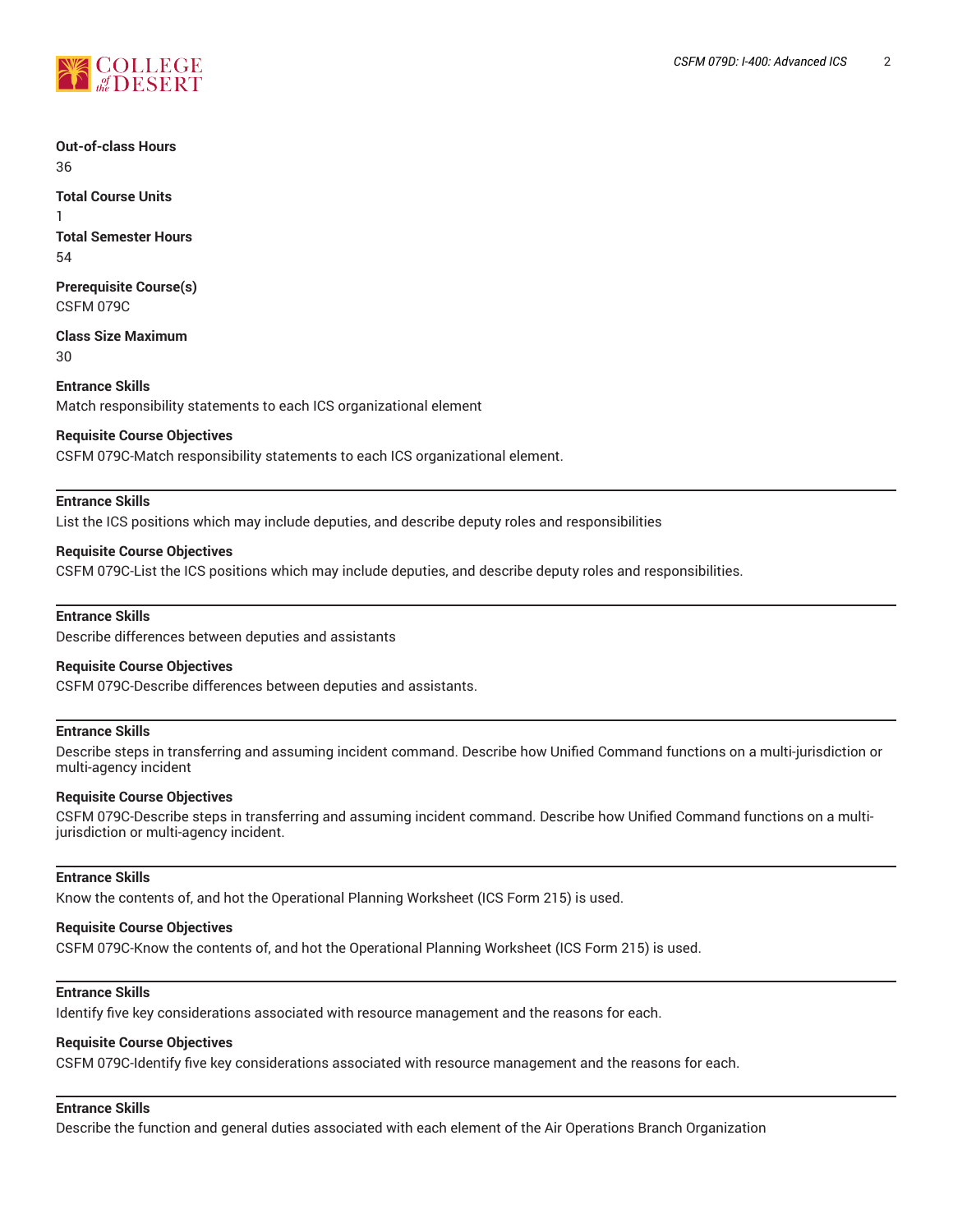

#### **Requisite Course Objectives**

CSFM 079C-Describe the function and general duties associated with each element of the Air Operations Branch Organization

#### **Course Content**

- 1. ICS fundamentals review
- 2. Command and staff responsiblities
- 3. Agency guidance in establishing incident objectives
- 4. Uninfied command
- 5. Major and/or complex incident management
- 6. Area command
- 7. Multi-agency coordination

#### **Course Objectives**

|             | <b>Objectives</b>                                                                                |
|-------------|--------------------------------------------------------------------------------------------------|
| Objective 1 | Describe the principal responsibilities and importance of command and general staff relations    |
| Objective 2 | Demonstrate understanding of Guidelines for activation of the command and general staff          |
| Objective 3 | Demonstrate the role of deputies and assistants.                                                 |
| Objective 4 | Demonstrate the relationships and duties for each command staff member and agency representative |
| Objective 5 | Demonstrate implementation of unified command.                                                   |
| Objective 6 | Demonstrate dividing major incidents.                                                            |
| Objective 7 | Demonstrate relationship with command area and incidents.                                        |

#### **Student Learning Outcomes**

**Upon satisfactory completion of this course, students will be able to:** Outcome 1 Describe the differences between Area Command, Unified Command, Multi-Agency Coordination Systems, and Emergency Operations Centers (EOCs).

#### **Methods of Instruction**

| <b>Method</b>                      | Please provide a description or examples of how each instructional<br>method will be used in this course. |
|------------------------------------|-----------------------------------------------------------------------------------------------------------|
| Activity                           | activity                                                                                                  |
| <b>Role Playing</b>                | role playing                                                                                              |
| Participation                      | participation                                                                                             |
| Observation                        | observation                                                                                               |
| Lecture                            | lecture                                                                                                   |
| Demonstration, Repetition/Practice | demonstration                                                                                             |
| Other (Specify)                    | a. Lecture b. Classroom discussions c. Video Presentation d. Guest<br>Lecturers                           |

# **Methods of Evaluation**

| <b>Method</b>                                    | Please provide a description or examples of how<br>each evaluation method will be used in this course.  | <b>Type of Assignment</b> |
|--------------------------------------------------|---------------------------------------------------------------------------------------------------------|---------------------------|
| Self-paced testing                               | self-paced testing                                                                                      | Out of Class Only         |
| Tests/Quizzes/Examinations                       | tests                                                                                                   | In Class Only             |
| Group activity participation/observation         | Simulation activities utilizing Area Command,<br>Unified Command, Multi-Agency Coordination<br>Systems. | In Class Only             |
| Presentations/student demonstration observations | presentations                                                                                           | In and Out of Class       |
| Other                                            | Examinations                                                                                            | In Class Only             |

**Assignments**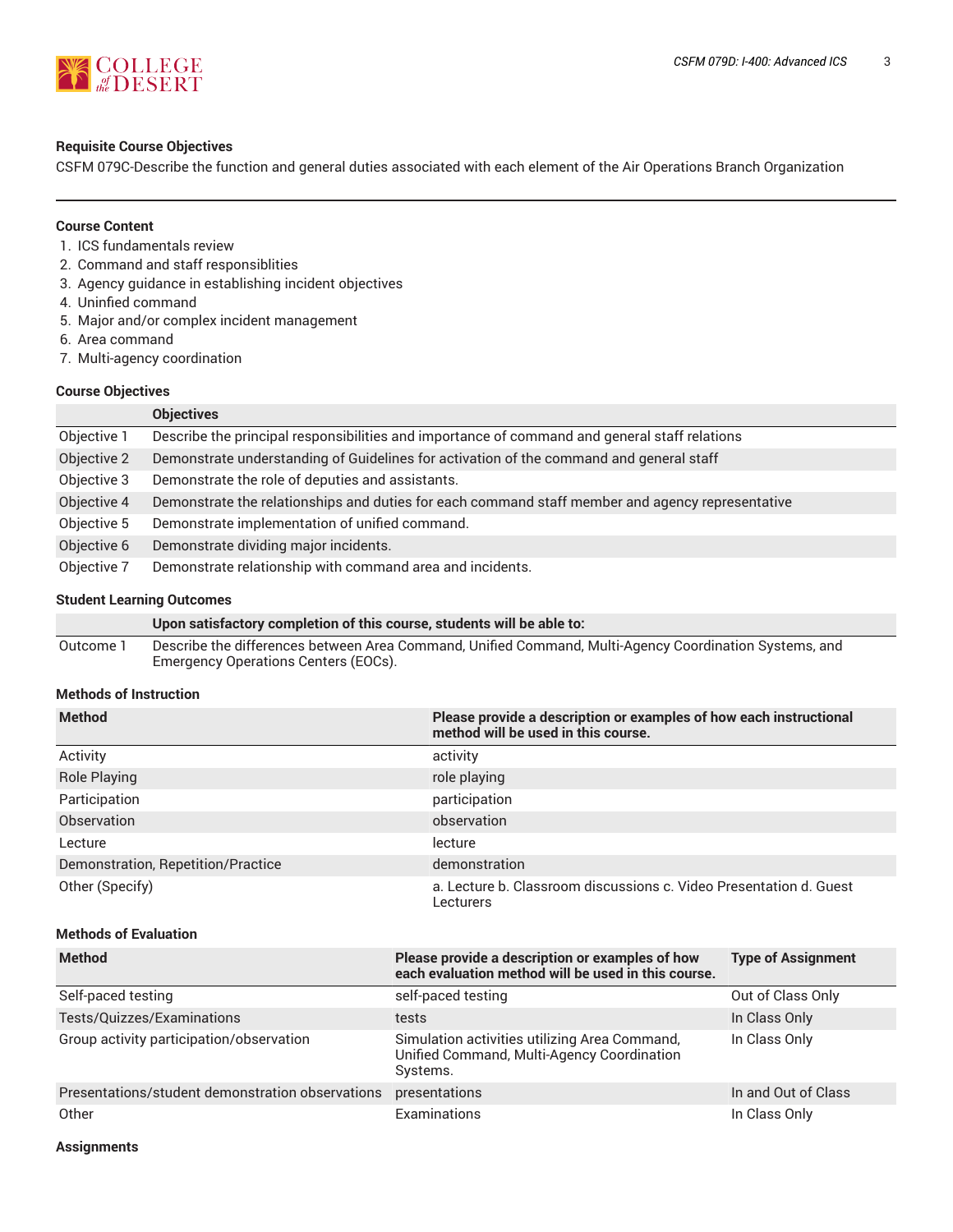

#### **Other In-class Assignments**

- 1. Participation
- 2. Role playing
- 3. Table top scenarios

#### **Other Out-of-class Assignments**

1. Assigned reading of handouts and student manual

**Grade Methods** Letter Grade Only

# **MIS Course Data**

**CIP Code** 43.0201 - Fire Prevention and Safety Technology/Technician.

**TOP Code** 213300 - Fire Technology

**SAM Code** C - Clearly Occupational

**Basic Skills Status** Not Basic Skills

**Prior College Level** Not applicable

**Cooperative Work Experience** Not a Coop Course

**Course Classification Status** Credit Course

**Approved Special Class** Not special class

**Noncredit Category** Not Applicable, Credit Course

**Funding Agency Category** Not Applicable

**Program Status** Program Applicable

**Transfer Status** Not transferable

**General Education Status** Not applicable

**Support Course Status** Course is not a support course

**Allow Audit** No

**Repeatability** No